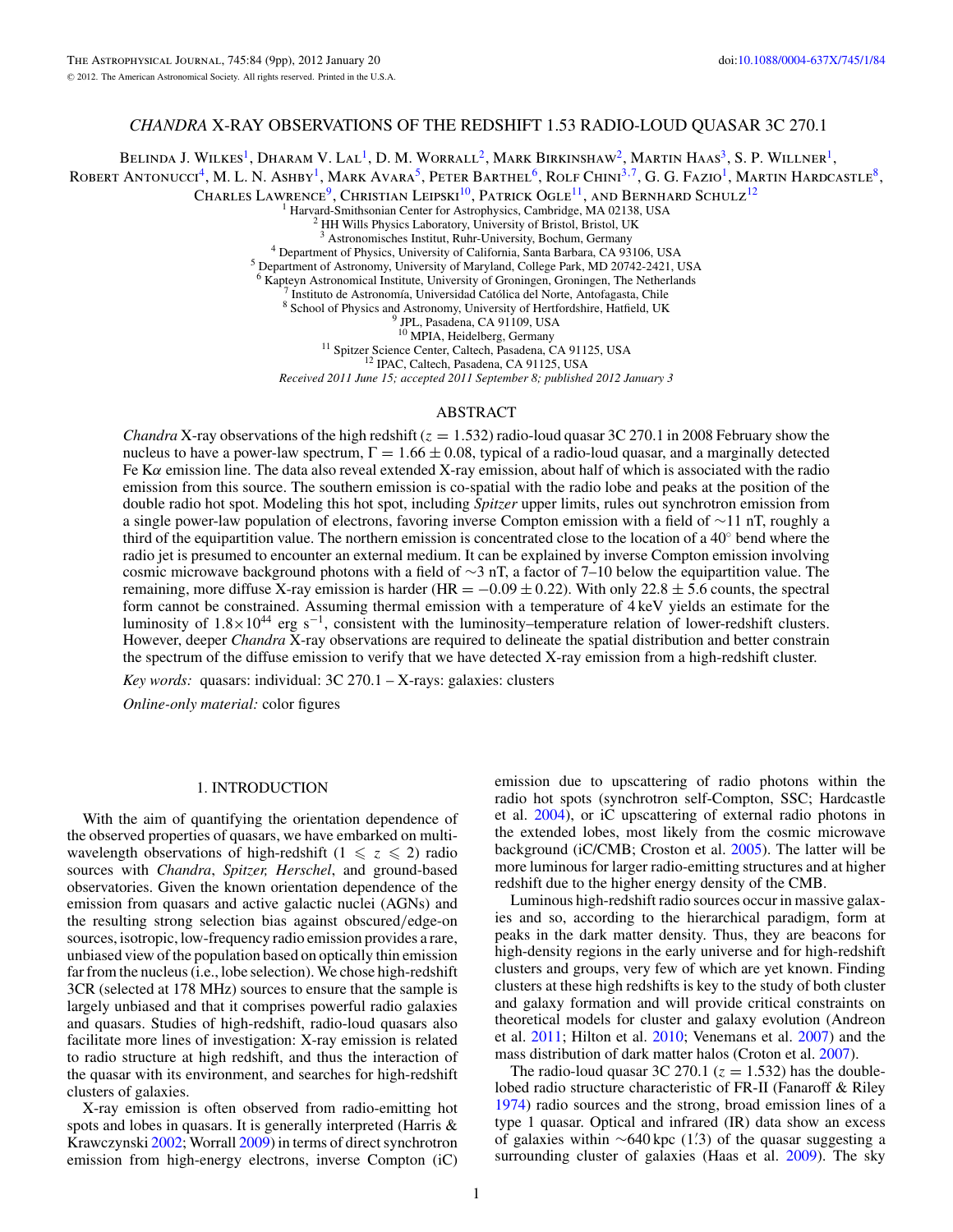<span id="page-1-0"></span>

**Figure 1.** Left: radio contours in blue derived from the VLA radio map at 8.46 GHz (*X*-band) superposed on the unsmoothed, broadband (0.3–8 keV) *Chandra* X-ray data at native  $(0.492)$  pixelation. North is up and east is to the left. Radio contour levels are: 0.2,0.36, 0.96, 5.12, 12.8, 25.6, 38.4, 54.4, and 76.8 mJy beam<sup>-1</sup>. The scale bar indicates 4" (34 kpc) and the outer circle has radius 10". Key morphological features discussed in the text are labeled. The X-ray extraction regions for the quasar, the radio-related emission north and south of 3C 270.1, and the inner edge of the background region annulus is shown in green. Right: zoom in on the central regions including the lowest radio contour level to highlight the radio–X-ray alignment.

distribution of the cluster galaxy candidates forms a loose concentration centered  $\sim$ 20" east of the quasar, although the centroid is not well constrained by the current data.

This paper reports *Chandra* observations of the X-ray emission from the vicinity of 3C 270.1. This includes unresolved emission from the quasar itself and extended X-ray emission within  $\sim$ 10" of the core. The extended X-rays have two components: softer emission associated with the radio emission north and south of the core and harder, more diffuse emission which may originate in gas associated with the cluster in which the quasar is embedded (Haas et al. [2009\)](#page-8-0) or in iC*/*CMB emission from low-surface-brightness or older radio emission that is not easily detectable (Fabian et al. [2003\)](#page-8-0).

We assume a  $\Lambda$ CDM cosmology with  $H_0 = 71 \text{ km s}^{-1} \text{ Mpc}^{-1}$ ,  $\Omega_M = 0.27$ , and  $\Omega_{\text{vac}} = 0.73$  (Larson et al. [2011\)](#page-8-0).

## 2. MULTI-WAVELENGTH OBSERVATIONS AND DATA

3C 270.1 was observed on-axis with the *Chandra* ACIS-S for 9.673 ks on 2008 February 16 (ObsID 9255). The data were reprocessed in 2011 January with CIAO 4.3 to take advantage of the latest calibration files and CTI (charge transfer inefficiency) calibration as well as sub-pixel event repositioning, which improves the spatial resolution. The reprocessed data were used in the analysis presented here. The quasar is well detected with *>*700 counts consistent with the spatial distribution of a point source. There are also  $>40$  excess counts within  $10<sup>7</sup>$  of the quasar but outside its point-spread function (PSF).

Radio data from the Very Large Array (VLA) archive were reprocessed to generate high-resolution images at 1.43, 8.46, and 14.94 GHz to provide comparison images at resolution similar to, or better than, that of the*Chandra* data. All processing was done in AIPS and followed the usual steps of calibration, imaging, and a CLEANing/self-calibration cycle. The data sets used are listed in Table 1, with the angular sizes of the

| Table 1        |
|----------------|
| VLA Radio Data |

| Project | Date Observed | Frequency<br>(GHz) | <b>Full-resolution Gaussian</b><br>Beam FWHM<br>major $\times$ minor (P.A.)<br>$(\text{arcsec}^2)(\text{deg})$ |
|---------|---------------|--------------------|----------------------------------------------------------------------------------------------------------------|
| AB796   | 1996 Nov 7    | 8.46               | $0.25 \times 0.24$ (120° 5)                                                                                    |
| AH480   | 1992 Dec 5    | 1.43               | $1.30 \times 1.18$ (35°.9)                                                                                     |
| AL073   | 1983 Oct 21   | 14.94              | $0.13 \times 0.12$ (69.4)                                                                                      |

synthesized beams generated from the full data sets at uniform sampling.

*Spitzer*/IRAC data for 3C 270.1 were obtained on 2007 June 28 and are reported by Haas et al. [\(2008,](#page-8-0) [2009\)](#page-8-0). The on-source exposure times of  $4 \times 30$  s in each band allow us to detect point sources to ∼3*μ*Jy (3*σ*) at 3.6 and 4.5 *μ*m and ∼25*μ*Jy at 5.8 and  $8 \mu$ m.

We obtained *z* (*λ*eff ∼ 9049 Å; Fukugita et al. [1996\)](#page-8-0) imaging of 3C 270.1 in 2007 June with Megacam (McLeod et al. [2006\)](#page-8-0) at the 6.5 m MMT. The total integration time was 40 minutes under conditions of subarcsecond seeing. The individual exposures were reduced using standard techniques to create a final flattened and flux-calibrated mosaic covering 3C 270.1.

# 3. DATA ANALYSIS

# *3.1. Radio Morphology and Analysis*

An 8.46 GHz image of 3C 270.1 (contours displayed in Figure 1) shows strong, unresolved emission from the central quasar and more diffuse emission from the lobes north and south of the nucleus with some extension back toward the quasar nucleus. The peaks of emission in the northern hot spot, the core, and the southern hot spot are not co-linear.

The southern emission includes a jet with position angle (P.A.) close to 180◦ and an extensive lobe at the same P.A.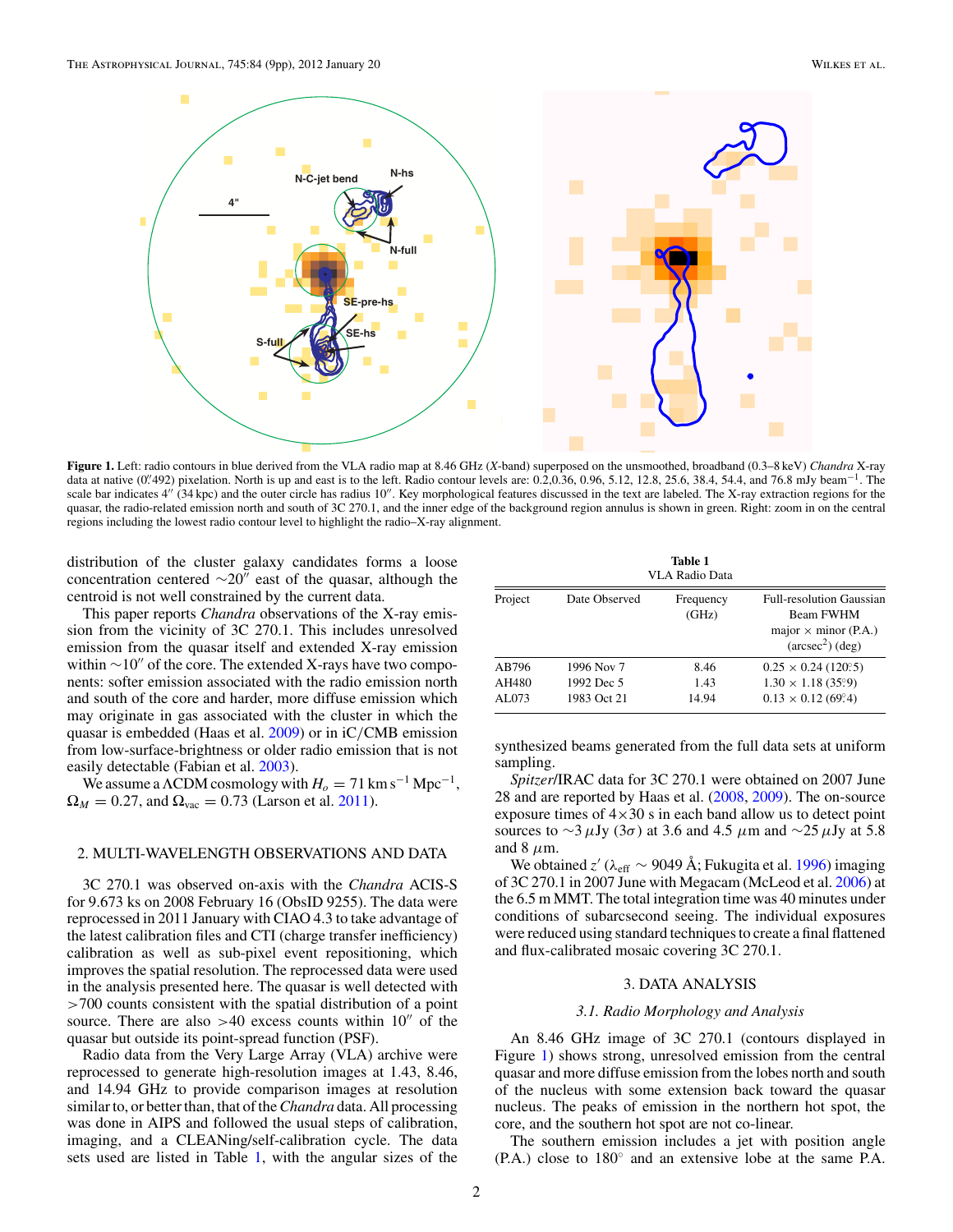<span id="page-2-0"></span>**Table 2** Summary of Radio Extraction Regions and Flux Densities and *Spitzer* Upper Limits Used in the SSC and iC*/*CMB Modeling

| Region                 | R.A.<br>J2000 | Decl.<br>J2000 | Dimensions <sup>a</sup><br>of Extraction<br>Region | Angle <sup>b</sup> | $S_{1,43}$<br>(mJy) | $S_{8,46}$<br>(mJy) | $S_{14,93}$<br>(mJy) | <i>Spitzer</i><br>Upper Limits <sup>c</sup> $(\mu Jy)$<br>$3.6,4.5,5.8,8.0 \,\mu m$ |
|------------------------|---------------|----------------|----------------------------------------------------|--------------------|---------------------|---------------------|----------------------|-------------------------------------------------------------------------------------|
| $N-hs$                 | 12:20:33.61   | $+33:43:16.1$  | $0''/16 \times 0''/09$                             | $00^{\circ}$       |                     |                     | 20                   |                                                                                     |
| N-C-jet-bend           | 12:20:33.73   | $+33:43:15.1$  | $1''0 \times 0''7$                                 | $30^\circ$         | 60                  |                     |                      | 2.1, 3.6, 23, 27                                                                    |
| N-full                 | 12:20:33.65   | $+33:43:15.6$  | $1''.05 \times 1''.05$                             | $00^{\circ}$       | 570                 | 65                  |                      |                                                                                     |
| SE-hs                  | 12:20:33.90   | $+33:43:07.5$  | $0''27 \times 0''10$                               | $120^\circ$        |                     | 135                 | 85                   | 2.1, 3.6, 23, 27                                                                    |
| SE-pre-hs              | 12:20:33.88   | $+33:43:07.9$  | $0''22 \times 0''16$                               | $00^{\circ}$       |                     |                     | 10                   |                                                                                     |
| $S$ -full <sup>d</sup> | 12:20:33.87   | $+33:43:07.8$  | $2''\!\!.1 \times 0''\!\!.8$                       | $00^{\circ}$       | 1630                | 230                 |                      | 7.8, 11, 49, 72                                                                     |

#### **Notes.**

<sup>a</sup> Semimajor <sup>×</sup> semiminor axes of an ellipse, with volume determined as a uniformly filled, prolate ellipsoid, except for S-full where the dimensions are the height and radius of a right circular cylinder.

<sup>b</sup> The angle of rotation of the major axis to the east of north.

<sup>c</sup> 3.6*σ* upper limits for a point*/*extended source as appropriate.

<sup>d</sup> Radio flux for the full lobe with the hot spot emission subtracted.



**Figure 2.** Radio contour plot of the 14.9 GHz (*U*-band) VLA data for the southern hot spot showing the morphology of the southeast (SE) and precursor hot spots as described in the text. Contour levels are:  $3 \times 0.22 \times$ (−1*,* <sup>1</sup>*,* <sup>2</sup>*,* <sup>4</sup>*,* <sup>6</sup>*,* <sup>8</sup>*,* <sup>12</sup>*,* <sup>16</sup>*,* <sup>20</sup>*,* <sup>24</sup>*,* 32) mJy bm−1, and the beam is shown in the lower left corner.

extending over  $\sim$ 4" ( $\sim$ 34 kpc) which includes a hot spot at the southeast (SE) edge. The jet includes a bright knot just south of the quasar core. There is no apparent excess of X-ray counts at this position, although the resolution of the X-ray data is sufficiently low that a deconvolution would be challenging. Figure 2 shows higher-resolution 14.9 GHz radio contours of the southern hot spot region. There is a double radio hot spot: "precursor" and "southeast (SE)" components, with a pronounced zig-zag morphology similar to 3C 205 (Lonsdale & Barthel [1984\)](#page-8-0). A ridge of emission starts at the location of the precursor and extends toward the peak of the SE hot spot at a P.A. of  $\sim 140^\circ$ . The ridge is brighter close to the precursor hot spot in the 15 GHz image (Figure 2) and becomes fainter farther away from it. From the peak of the SE hot spot, the ridge line turns sharply west, curving through ∼90◦ to a secondary peak and decreasing in surface brightness. The length of this curving ridge is about  $1''$  (∼9 kpc).

The northern lobe is skewed by  $30°$  from the axis defined by the southern jet and consists of two distinct components (Lonsdale et al. [1993\)](#page-8-0). The well-defined lobe emission includes a hot spot at the end farthest from the quasar. The hot spot lies in an emission ridge with north–south orientation and is approximately 0<sup>"</sup>. (2.6 kpc) in length. A faint radio emission component extends SE from the lobe with a P.A. of 115◦ and is a relatively diffuse, steep-spectrum feature with a length of ∼2*.* 2 (∼19 kpc). The feature turns through an angle of ∼40◦ back toward the quasar, suggesting an encounter between an outflow of radio plasma and a dense medium. We shall call this region the counter-jet-bend (N-C-jet-bend). There is no jet emission visible on the north side, and the lobe emission is significantly more depolarized (Garrington et al. [1991\)](#page-8-0), further supporting the presence of hot gas surrounding the quasar and consistent with this being the counter-jet side.

We used VLA *X*-band (8.46 GHz) and *U*-band (14.9 GHz) radio data (Figures [1](#page-1-0) and 2) to estimate radio-emitting volumes, flux densities, and spectral slopes in six regions defined based on the radio morphology: N-hs (north hot spot), SE-hs (southeast hot spot), SE-pre-hs (southeast precursor hot spot), N-C-jetbend (north counter-jet-bend), N-full (north lobe), and S-full (south lobe; Table 2). These regions are also used as the basis for determining the optical, IR, and X-ray fluxes*/*limits, although the spatial resolution is lower in the latter two bands so that hot-spot- or lobe-related emission cannot be separated.

## *3.2. X-Ray Data Analysis*

The unsmoothed, broadband, X-ray data are shown in Figure [1](#page-1-0) with the radio contours superposed. The X-ray spatial resolution is ∼0<sup>"</sup>. S, about twice that of the radio data. The X-ray data were shifted 0*.* 32 to the SW (*Chandra*'s positional offset has 0*.* 4 rms radius, Proposers' Observatory Guide) to align the peak of the nuclear emission with the VLA position of the radio core.

The analysis of the data from several regions in the vicinity of 3C 270.1 is described below along with that of a lower-redshift (*z* = 1.038) quasar NGC 4395 B06, ~48" north of 3C 270.1 (on the same ACIS-S chip and with similar PSF), which is used as a comparison point source. Extracted counts and derived fluxes are listed in Table [3.](#page-3-0)

## *3.2.1. The Quasar Core*

The quasar core is unresolved and well detected. Counts were extracted from a 1<sup>"</sup>. 5 radius, circular region centered on the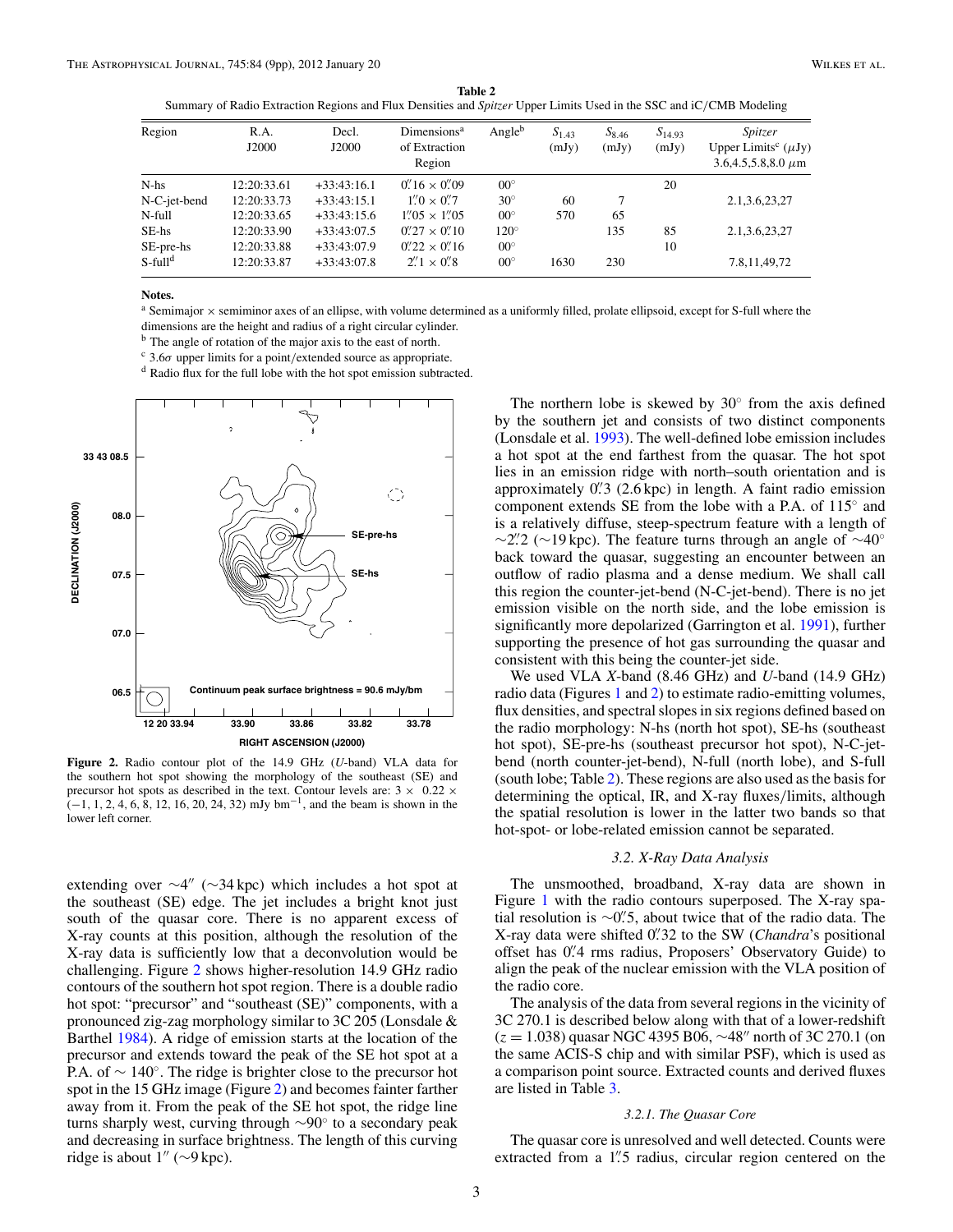<span id="page-3-0"></span>

**Figure 3.** (a) *Chandra* X-ray spectrum of 3C 270.1 with the best-fit power-law model (Γ = 1*.*64 ± 0*.*08, Galactic *N*H) superposed and the residuals below. Deviations in the residuals at ∼2*.*5 keV suggest the presence of an emission line. (b) As for (a), but including an Fe K*α* emission line (EW=172 ± 110 eV) fixed at energy 2*.*5 keV, consistent with Fe K*α* from cold material at the redshift of the quasar.

(A color version of this figure is available in the online journal.)

**Table 3** X-Ray Counts and Derived X-Ray Parameters<sup>a</sup>

| Region Name                    | Net Counts            | HR <sup>b</sup>         | Flux Density <sup>c</sup> | Flux <sup>d</sup>     |                       |           |  |
|--------------------------------|-----------------------|-------------------------|---------------------------|-----------------------|-----------------------|-----------|--|
|                                | $0.3 - 8 \text{ keV}$ |                         | 1 keV                     | $0.3 - 8 \text{ keV}$ | $0.3 - 2 \text{ keV}$ | $2-8$ keV |  |
| Quasar core                    | $726 \pm 27$          | $-0.53 \pm 0.03$        | 1.4                       | 6.0                   | 2.5                   | 3.5       |  |
| Southern hot spot <sup>e</sup> | $16.7 \pm 4.1$        | $-0.86^{+0.04}_{-0.14}$ | 0.034                     | 0.111                 | 0.062                 | 0.049     |  |
| N-C-jet-bend <sup>e</sup>      | $5.8 \pm 2.5$         | $-0.9 \pm 0.1$          | 0.008                     | 0.027                 | 0.015                 | 0.012     |  |
| Diffuse emission <sup>f</sup>  | $22.8 \pm 5.6$        | $-0.09 \pm 0.22$        | 0.05                      | 0.13                  | 0.09                  | 0.04      |  |
| NGC 4395 B06                   | $351 \pm 19$          | $-0.63 \pm 0.04$        | 0.8                       | 2.5                   | 1.4                   | 1.1       |  |

#### **Notes.**

<sup>a</sup> Fluxes are determined using the best-fit model in Table [4](#page-4-0) unless otherwise noted. Errors are quoted at the 1*σ* level.

<sup>b</sup> Hardness ratio, HR =  $(H - S)/(H + S)$  (H(2–8 keV), S(0.3–2 keV)), determined using the BEHR method (Park et al. [2006\)](#page-8-0). <sup>c</sup> In units of 10<sup>−13</sup> erg cm<sup>−2</sup> s<sup>−1</sup> keV<sup>−1</sup>.

<sup>d</sup> In units of 10<sup>−13</sup> erg cm<sup>−2</sup> s<sup>−1</sup>; statistical errors in counts dominate for the extended emission.

<sup>e</sup> Assuming  $\Gamma = 2$  and Galactic  $N_H = 1.29 \times 10^{20}$  cm<sup>-2</sup>. Southern hot spot includes both SE-hs and pre-hs which are not resolved in the X-ray data.

<sup>f</sup> Astrophysical Plasma Emission Code model (APEC, [http://www.atomdb.org/\)](http://www.atomdb.org/) for collisionally ionized thermal plasma assuming

*kT* = 4 keV; fluxes and flux density are corrected for the 28% excluded area encompassing the radio-linked X-ray emission.

quasar position ( $\alpha = 12$  20 33.9;  $\delta = +33$  43 12), and background counts, estimated from an annulus  $10^{\prime\prime}$ –20<sup> $\prime\prime$ </sup> with the same center, were subtracted yielding  $726 \pm 27$  (0.3–8 keV) net counts (Table 3). A point-source correction was applied for flux estimates using the CIAO tool arfcorr, which applies an energy-dependent PSF correction appropriate for the extraction region to the ARF (effective area) file. The counts were grouped to yield a minimum of 15 bin<sup>-1</sup> to perform spectral fitting. A single, absorbed power-law spectral fit in the energy range 0.3–8 keV shows absorption consistent with the Galactic  $N_{\text{H}} = 1.29 \times 10^{20} \text{ cm}^{-2}$  (Stark et al. [1992\)](#page-8-0), which was accordingly fixed to this value. The resulting best-fit power-law slope,  $Γ = 1.64 ± 0.08$  ( $χ<sup>2</sup><sub>red</sub> ~ 0.74$ , 42 degrees of freedom, dof; Figure  $3(a)$ ) is consistent with those generally reported for highredshift radio-loud quasars (e.g., Saez et al. [2011;](#page-8-0) Belsole et al. [2006;](#page-8-0) Marshall et al. [2005;](#page-8-0) Cappi et al. [1997\)](#page-8-0). There is an emission line apparent at energy,  $E \sim 2.5$  keV, consistent with cold Fe K*α* in the rest frame of the quasar. Although only marginally significant, addition of a narrow Gaussian line at 2.5 keV improves the fit, while a higher energy line (2.7 keV, approximating ionized Fe) is clearly inconsistent. A spectral fit including a narrow line with energy,  $E = 2.5$  keV yields an EW =  $172 \pm 110$  eV with a power-law slope  $\Gamma = 1.66 \pm 0.08$  ( $\chi^2_{\text{red}} \sim 0.70$ , 41 dof). Given the large errors, the line energy and equivalent width are consistent with those reported for detected Fe K*α* emission in radio-loud quasars ( $\leq 100$  eV, Grandi et al. [2006\)](#page-8-0). There is a suggestion (Figure  $3(b)$ ) of further emission lines around 0.8 and 0.5 keV which roughly align with highly ionized Si and Mg features in a photoionized spectrum in the quasar rest frame. However, they are not significant in this low-count spectrum. The fit parameters with and without the Fe K*α* emission line are given in Table [4.](#page-4-0) Consistency of the data with the Galactic  $N_{\rm H}$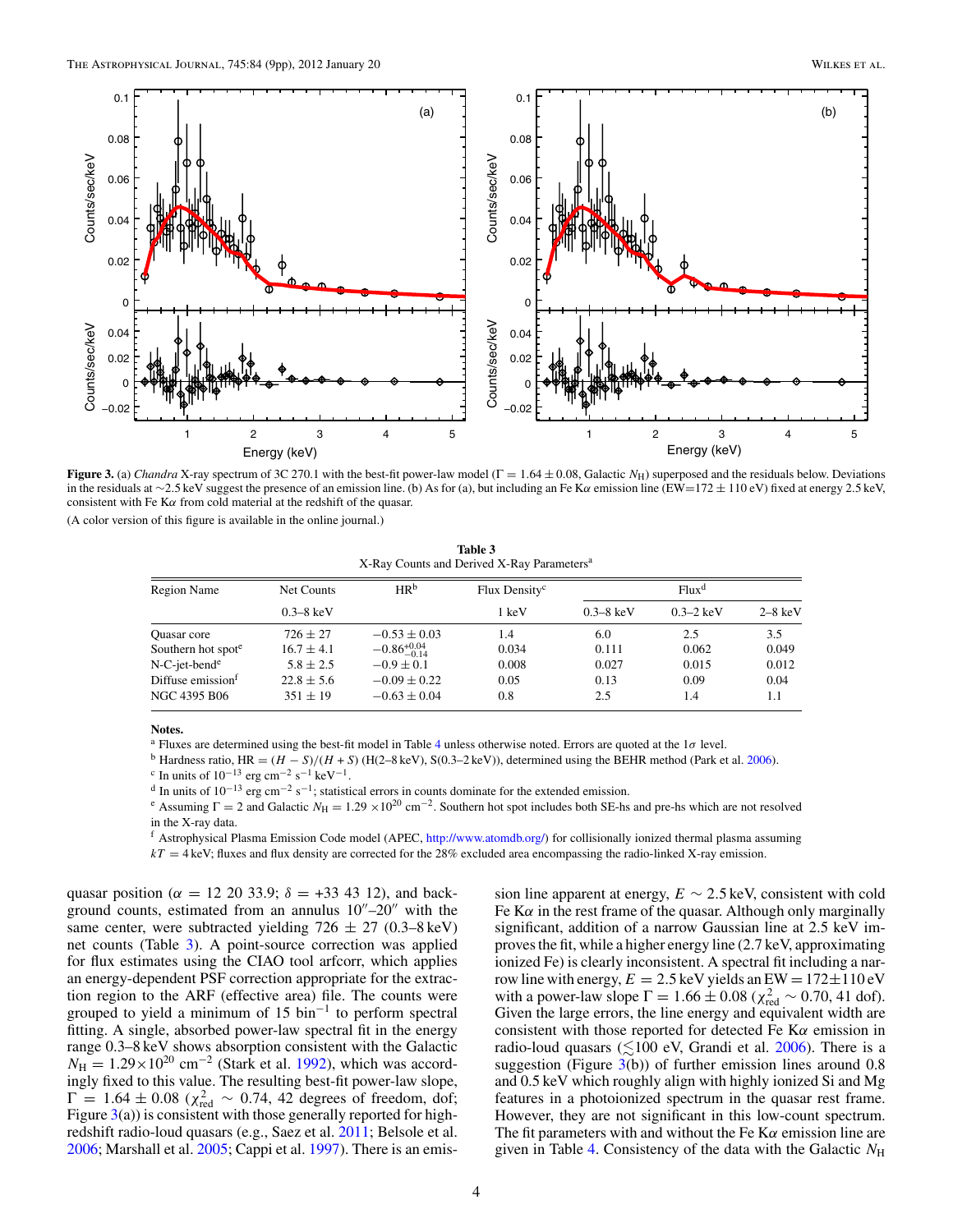**Table 4** Parameters for X-Ray (0.3–8 keV) Spectral Fits<sup>a</sup>

<span id="page-4-0"></span>

| Region Name                                       | Model | Г.              |          | Line E Line EW <sup>b</sup> $\chi^2$ dof <sup>c</sup><br>$(key)$ $(eV)$ |      |     |
|---------------------------------------------------|-------|-----------------|----------|-------------------------------------------------------------------------|------|-----|
| Quasar core <sup>d</sup> PL+Gauss $1.66 \pm 0.08$ |       |                 |          | 2.5 $172 \pm 110$ 28.7                                                  |      | -41 |
|                                                   | PL.   | $1.68 \pm 0.08$ | $\cdots$ | $\sim$ $\sim$ $\sim$                                                    | 31.3 | -42 |
| NGC 4395 B06                                      | PI.   | $1.99 \pm 0.15$ | $\cdots$ | $\sim$ $\sim$ $\sim$                                                    | 29.4 | 21  |

#### **Notes.**

<sup>a</sup> Assuming Galactic  $N_H = 1.29 \times 10^{-20}$  cm<sup>-2</sup>. Errors are quoted at the 1 $\sigma$  level for one interesting parameter (unless otherwise noted).

<sup>b</sup> Equivalent width of emission line.

 $\rm c$  Data were re-binned with a minimum of 15 counts bin<sup>-1</sup>.

<sup>d</sup> Errors are 1*σ* for two interesting parameters.

indicates no evidence for intrinsic absorption or the presence of a soft excess component, nor is there any improvement to the fit if a reflection component is added. Both intrinsic absorption and reflection components tend to be weak in face-on, type I quasars, particularly those that are radio loud such as 3C 270.1 (Molina et al. [2008;](#page-8-0) Saez et al. [2011\)](#page-8-0).

### *3.2.2. Radio–Lobe-associated X-Ray Emission*

X-ray emission is present coincident with the southern radio lobe, and the peak is close to the primary (SE) radio hot spot. The net counts were extracted from a circle with a 1<sup>"</sup>. 7 radius centered on  $\alpha = 12\,20\,33.91$ ,  $\delta = +33\,43\,07.25$ , which includes the cluster of counts in this region and aligns well with the position of the double radio hot spot. The net counts,  $16.7 \pm$ 4.1, are primarily soft, with a hardness ratio HR =  $-0.86^{+0.04}_{-0.14}$ . There are too few counts for a spectral fit. Fluxes (Table [3\)](#page-3-0) are insensitive to the assumed spectral form since statistical uncertainties dominate.

X-ray emission north of the quasar is centered SE of the radio hot spot in the northern radio lobe, aligned with the position of the N-C-jet-bend in the radio emission (Figure [1\)](#page-1-0). Counts were extracted from a circular region, radius 1*.* 25, centered on  $\alpha = 12:20:33.74$ ,  $\delta = 33:43:15.4$ , selecting the cluster of events apparently associated with the radio emission in this region of sky. We find six counts where 0.2 background counts are expected, a significant detection. The net counts,  $5.8 \pm 2.5$ , in the broadband (0.3–8 keV) are soft with all the counts below 2 keV giving a hardness ratio,  $HR = -0.9 \pm 0.1$  (Table [3\)](#page-3-0).

There is no detected X-ray emission associated with the northern radio hot spot. The more extended lobe emission possibly includes faint X-ray emission at its southern edge, but the association is highly uncertain given the low signal-to-noise ratio (S*/*N) and the lack of alignment with the lobe.

#### *3.2.3. Nearby X-Ray Source: NGC 4395 B06*

There is a strong point-like X-ray source  $48''$  off-axis, close enough that there is no significant change in the PSF, on the same ACIS S-3 chip, and located at the position of the radioquiet quasar NGC 4395 B06 ( $\alpha$  = 12 20 32.7,  $\delta$  = +33 43 56,  $z = 1.038$ ; Barkhouse & Hall [2001\)](#page-8-0). Extracting counts from a circular region with a 1*.* 5 radius, as for 3C 270.1, and estimating background counts from a  $5''-10''$  annulus centered on the quasar yields  $351 \pm 19$  net counts. The hardness ratio, HR =  $-0.63 \pm 0.04$ , is similar to that of the nucleus of 3C 270.1 (Table [3\)](#page-3-0). A power-law fit assuming Galactic  $N_{\rm H}$ yields  $\Gamma = 1.99 \pm 0.15$  ( $\chi^2_{\text{red}} = 0.89, 21$  dof; Figure 4, Table 4). Fitting with  $N<sub>H</sub>$  free results in a slightly flatter power-law slope



**Figure 4.** Best-fit single power-law ( $\Gamma = 1.99 \pm 0.15$ , Galactic  $N_H$ ) spectral model for NGC4395 B06 superposed on the X-ray data with the residuals below. (A color version of this figure is available in the online journal.)

 $(\Gamma = 1.92 \pm 0.14, \chi_{\text{red}}^2 = 0.87, 20 \text{ dof})$  and very low  $N_{\text{H}}$ , suggesting the absorption is offset by a soft excess component. However the S*/*N is insufficient to distinguish between models for a soft excess and the power-law slope is typical of radio-quiet quasars (Piconcelli et al. [2005\)](#page-8-0) so no more complex modeling was carried out. Fluxes were determined using the initial fit, assuming Galactic *N*H.

#### *3.2.4. Diffuse Extended Emission around 3C 270.1*

There are additional X-ray counts around the quasar core which are not associated with the envelopes of radio emission. The emission occurs on both sides of the quasar but the number of counts is too low to constrain its spatial distribution.

We extracted counts in the broadband (0.3–8 keV) from an annular region centered on 3C 270.1 and extending from 2" to 7".5 (∼64 kpc) excluding two segments (opening angles: north: 60◦, south: 40<sup>°</sup>) containing the radio-related regions; this excluded 28% of the annulus. Background counts (34) were estimated from an annular region extending from  $10''$  to  $20''$ . Twenty-seven counts were detected where  $4.3 \pm 0.7$  are expected, a detection which is highly significant (Table [3\)](#page-3-0). The net extended counts are  $22.8 \pm 5.6$  (0.3–8 keV) with an energy distribution harder  $(HR = -0.09 \pm 0.22)$  than the quasar or the radio-linked X-rays. Extracting counts from a similar extended region (2*.* 5–7*.* 5) around the bright, nearby quasar NGC4395 B06 yields only 9 counts where  $5 \pm 1$  are expected, a marginal detection of 3.9 counts. We thus conclude that *<*20% of the diffuse extended counts around 3C 270.1 could originate in the wings of the central quasar. Since the wings are more extended at soft energies, this would result in an even harder spectrum for the diffuse emission.

The hardness of the diffuse counts makes it unlikely that they are nuclear X-rays Thomson-scattered from an extended gaseous halo. They could be CMB photons Compton-scattered by electrons associated with fainter, more diffuse radio emission below the current radio flux limit, as suggested for the high-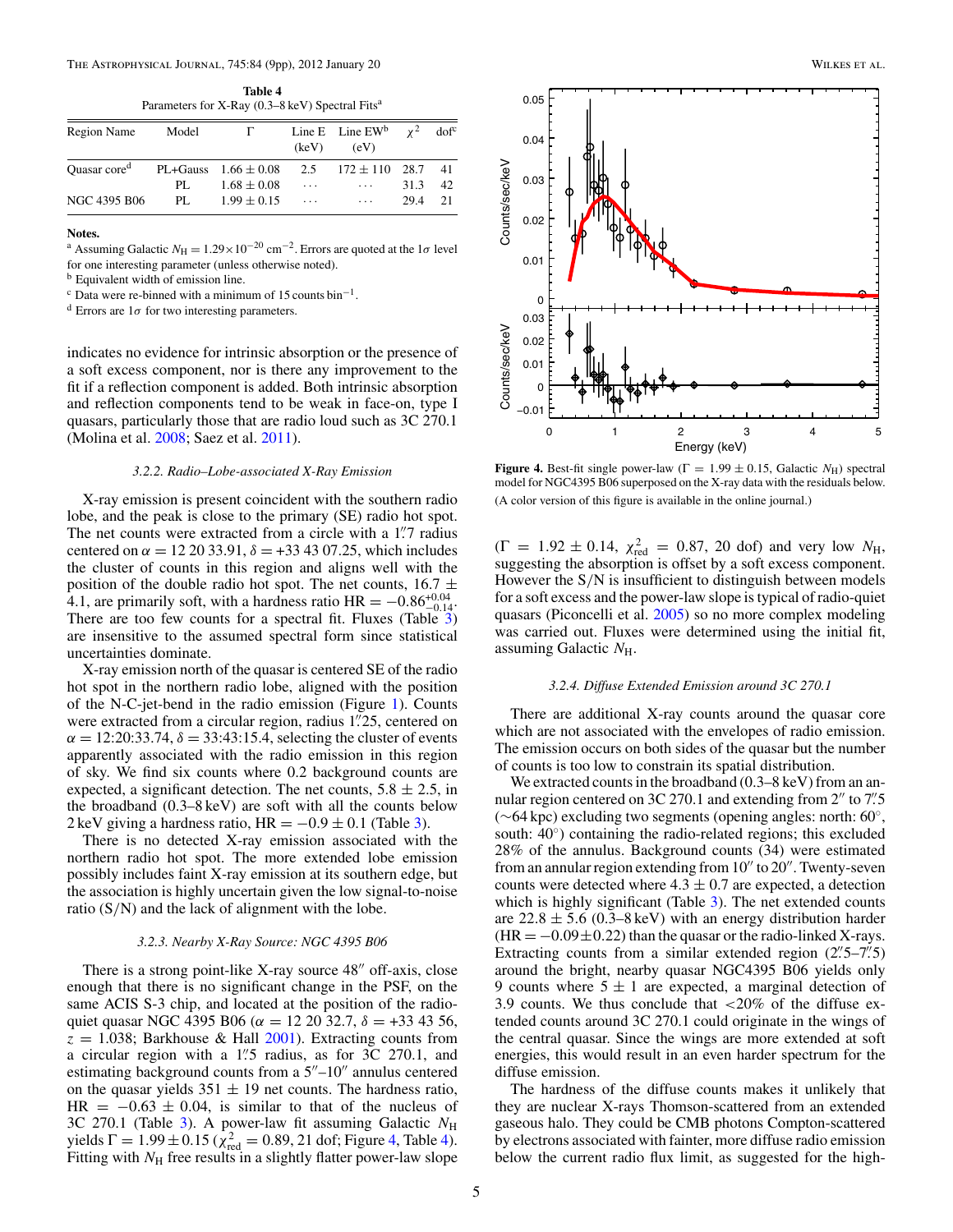

**Figure 5.** Negative images in the IRAC 4.5 *μ*m (left) and optical *z* bands of the sky region around 3C 270.1 with north up and east to the left. The X-ray extraction regions for the quasar core, the northern and southern radio structures, and the background are superposed. The outer circle has a 20" radius. There is no detectable IR or optical emission associated with the radio lobes.

(A color version of this figure is available in the online journal.)

redshift radio source 3C 294 (Fabian et al. [2003\)](#page-8-0), or thermal emission from hot gas in the optical*/*IR cluster (Haas et al. [2009\)](#page-8-0).

Since the mean surface brightness of the diffuse emission is 0.18 counts arcsec−2, it might contribute 1.6 and 0.9 counts in the extraction regions for the southern hot spot and northern N-C-jet-bend, 6% and 15% of the detected counts respectively, assuming it is isotropic. Correction of the X-ray spectra of the radio features would result in even softer emission and somewhat lower fluxes in these regions (Table [3\)](#page-3-0). Any contribution to the quasar core would be negligible (∼1*.*3 of the 726 net counts).

## *3.3. Spitzer and Optical z Data Analysis*

The 4.5  $\mu$ m IRAC data for 3C 270.1 are shown in Figure 5 with the X-ray extraction regions superposed. The quasar is well detected in the IRAC data. There is no detected emission associated with either of the radio lobes. Upper limits were determined for the radio hot spots and the N-C-jet-bend appropriate for a point source since any associated IR emission would be unresolved with *Spitzer*. A second set of upper limits, appropriate for extended IR emission features, was determined for the full southern radio lobe based upon the radio contours. The upper limits are given in Table [2](#page-2-0) and used to constrain the spectral energy distribution (SED) models described in Section 4.

The  $z'$  optical image is also shown in Figure  $5$  with the X-ray extraction regions superposed. There is no detectable optical emission at the position of the radio lobes. Upper limits were determined appropriate to the X-ray regions. We estimated the sensitivity from the fluctuations measured in source-free pixels to be 21.8 AB mag (6.9  $\mu$ Jy,  $5\sigma$ ) within a 3<sup>"</sup> diameter aperture.

There is a faint source  $\sim 6''$  east of 3C 270.1, also marginally visible in the IRAC data. It is most likely a faint galaxy. The position is ∼1<sup>*"*</sup>,4 east of a small group of X-ray photons currently identified as part of the extended, diffuse emission. Given this offset, the X-ray counts are unlikely to be related, but deeper *Chandra* X-ray data would clarify any possible association.

# 4. MODELING THE X-RAY EMISSION FROM HOT SPOTS AND RADIO LOBES

There are three mechanisms commonly invoked to explain radio-associated, extended X-ray emission: synchrotron, SSC, and iC*/*CMB. All three were applied to the components of 3C 270.1 following the method described by Hardcastle et al. [\(1998\)](#page-8-0). Given the lower spatial resolution and low S*/*N of the *Chandra* data, we are unable to uniquely identify the X-ray emission with specific radio structure based on spatial distribution alone. We therefore determined the fluxes from the north and south radio structures in regions appropriate for the observed X-ray emission and constructed radio through X-ray SEDs for the radio regions assuming, in each case, that all the X-ray emission is associated with the particular radio region being considered. The models were then applied to each SED.

The radio through X-ray SED for each region was fitted with a standard continuous injection electron spectrum with a minimum energy corresponding to  $5 \times 10^6$  eV and maximum energy corresponding to  $5 \times 10^{12}$  eV for the S-full and N-Cjet-bend. For the SE-hs, we used the identical minimum energy but a maximum energy of  $5 \times 10^{10}$  eV. The choice of highenergy cutoff was due to the following two constraints: (1) it is as low as possible without being inconsistent with the radio data, and (2) the fitted synchrotron model of these data does not violate the *Spitzer* upper limits. There remain significant uncertainties in the maximum electron energy, but for  $\alpha > 0.5$ and  $E_{\text{max}} \gg E_{\text{min}}$  the derived physical parameters are not very sensitive to this value. We assume that non-radiating particles are insignificant in the radio plasma and use a filling factor of 1.

The predicted X-ray flux density for each region was determined for a broken power-law synchrotron model with a high-energy cutoff, a synchrotron self-Compton model (SSC) in which the X-ray emission is the result of iC scattering of the synchrotron radio photons off the relativistic electrons, and a model of iC scattering of CMB photons (iC*/*CMB) off the radio synchrotron-emitting relativistic electrons, respectively. The models and predictions were determined in the quasar's rest frame and are shown in Figures [6](#page-6-0) and [7](#page-6-0) superposed on the observed SED. The infrared upper limits (at  $3.6\sigma$ ) for each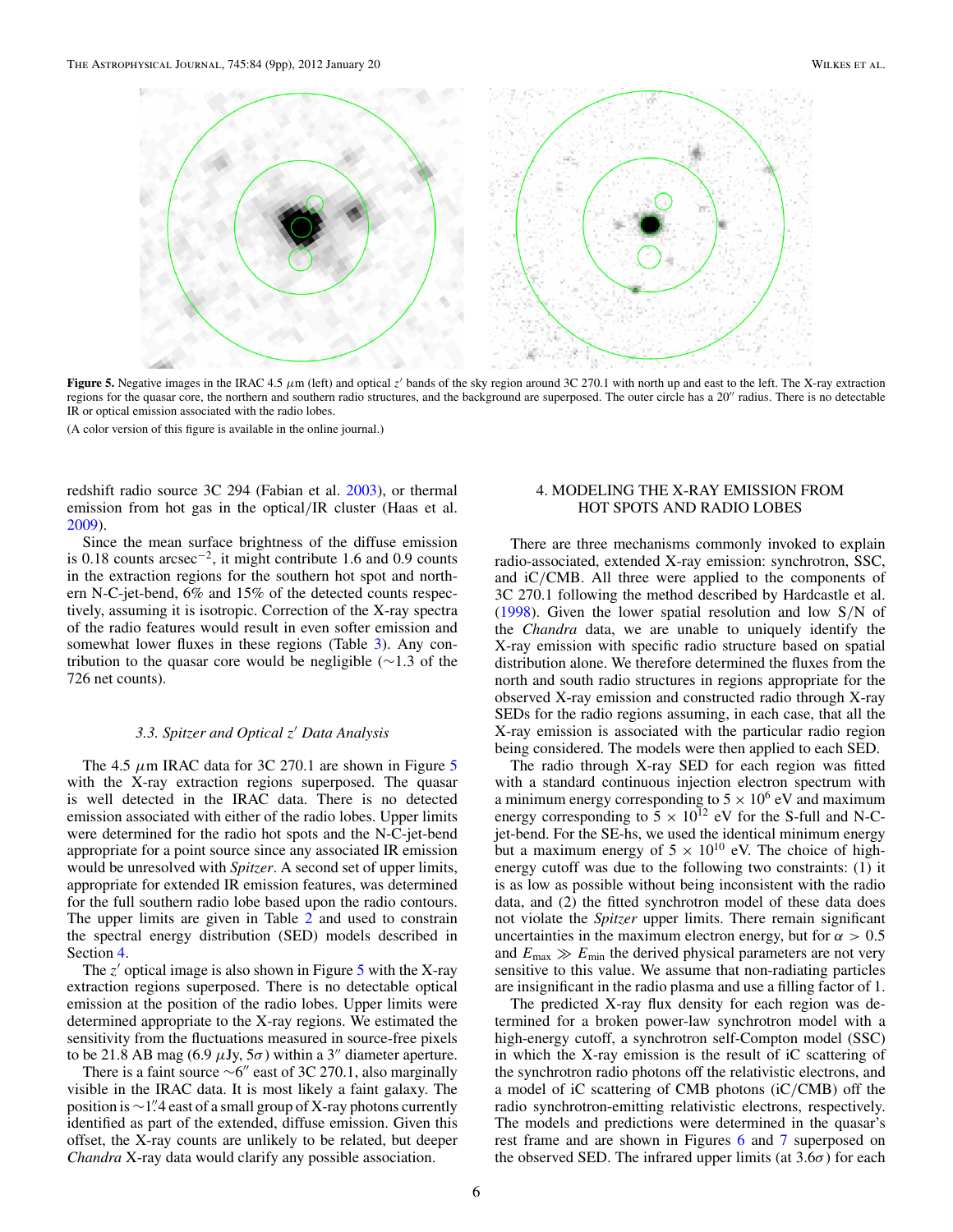<span id="page-6-0"></span>

**Figure 6.** Left: spectral energy distribution (SED) for the southern radio lobe (S-full, Table [2\)](#page-2-0). The synchrotron model consistent with the radio data (black line) and the predicted X-ray emission from SSC (green dash-dotted line) and iC*/*CMB (blue dotted line) for a magnetic field of 8 nT are superposed. The model is based on the VLA data for the lobe with the flux density of the hot spot subtracted. Right: the SED for the SE component of the double hot spot (SE-hs in Table [2\)](#page-2-0) with the synchrotron model and predicted X-ray emission levels superposed. SSC emission with a field of 24 nT (roughly a third of the equipartition field) is consistent with the data. In both figures the data and model are blueshifted to the source frame, the red data points show the radio and X-ray flux densities and red arrows show the *Spitzer* and *z* upper limits. The error bars indicate 1*σ* statistical uncertainties, which are smaller than the radio data points.



**Figure 7.** SED for the N-C-jet-bend region, on the east side of the northern radio lobe (Table [2\)](#page-2-0) with the direct synchrotron component matched to the VLA data (black) and the predicted SSC (green) and iC*/*CMB (blue) X-ray emission adopting a magnetic field of  $3\pm1$  nT, a factor of 7–10 lower than the equipartition field. The data and model are blueshifted to the source frame, symbols are as in Figure 6.

region from the *Spitzer* IRAC data sometimes constrain the highest energy electron populations. The figures also include a *z* upper limit appropriate for a point source, but this does not provide an independent constraint.

### *4.1. Southern Radio Lobe/Hot Spot*

The S*/*N of the *Chandra* data is too low for us to determine whether the X-ray emission arises from the entire southern radio lobe or the hot spot(s). If the X-ray emission originates throughout the lobe, the synchrotron and SSC predictions are 1–2 orders of magnitude below the observed X-ray flux while the iC*/*CMB prediction is consistent with the observed X-ray flux if the magnetic field is set at 8 nT, about a quarter of the equipartition field for this region (Figure 6, left).

If instead all the X-ray emission originates in the SE hot spot, as suggested by the alignment of the peak emission, the *Spitzer* and optical upper limits rule out direct synchrotron as a viable mechanism for the emission at IRAC and shorter wavelengths, including the X-ray emission. The

iC*/*CMB prediction for this small region is ∼3 orders of magnitude too low. The SSC prediction with a minimum-energy equipartition magnetic field of 86 nT is also low but can be brought into agreement with a field of 24 nT (Figure 6, right), about a third of this value. This is not an unusual departure (Hardcastle et al. [2004\)](#page-8-0) and not surprising given the uncertainties involved. For example, the X-ray emission could originate in more than one component and allow for a model closer to the equipartition field.

The radio emission from the precursor hot spot region (SE-pre-hs, Table [2\)](#page-2-0) can only be determined at one frequency. Given the lower spatial resolution of the *Chandra* data and the lack of constraint on the optically thin part of the radio spectrum and subsequent extrapolation of the electron spectrum to low energies, we cannot rule out a significant contribution from SSC emission from the precursor region.

In summary, the most likely interpretation, given the alignment between the X-ray emission and the radio emission, is that the X-rays primarily originate in the hot spot and*/*or the precursor hot spot and are due to SSC. For emission only from the SE hot spot, the field is ∼24 nT, about a third of the equipartition field.

#### *4.2. Northern Radio Emission*

There is no detectable X-ray emission aligned with the northern hot spot. The SSC X-ray prediction for the northern hot spot, for an equipartition field of 77 nT based on the radio flux, assuming  $\alpha = 0.7$  and constrained by the IR upper limits, is about a factor of 10 lower than the X-ray upper limit  $(1.3 \times 10^{-4} \,\mu\text{Jy}, 3\sigma)$  so that no X-ray emission is expected.

There is significant X-ray emission aligned with the N-C-jetbend (Table [2\)](#page-2-0), although with only a few counts the uncertainty on the flux is high. Assuming the radio plasma is static, the SSC predictions for an equipartition magnetic field of 28 nT are a factor  $\geq 10^2$  lower than the X-ray flux density. The iC/CMB prediction is closer and can be brought into agreement with the observations if the magnetic field is  $3 \pm 1$  nT (Figure 7). This field is a factor of  $\sim$ 7–10 lower than equipartition, a larger departure than is generally observed (Croston et al. [2005\)](#page-8-0). Since we do not have observations of radio emission from the lowenergy electrons responsible for the iC*/*CMB X-rays, that radioemitting region may be more extended (as, e.g., in Schwartz et al.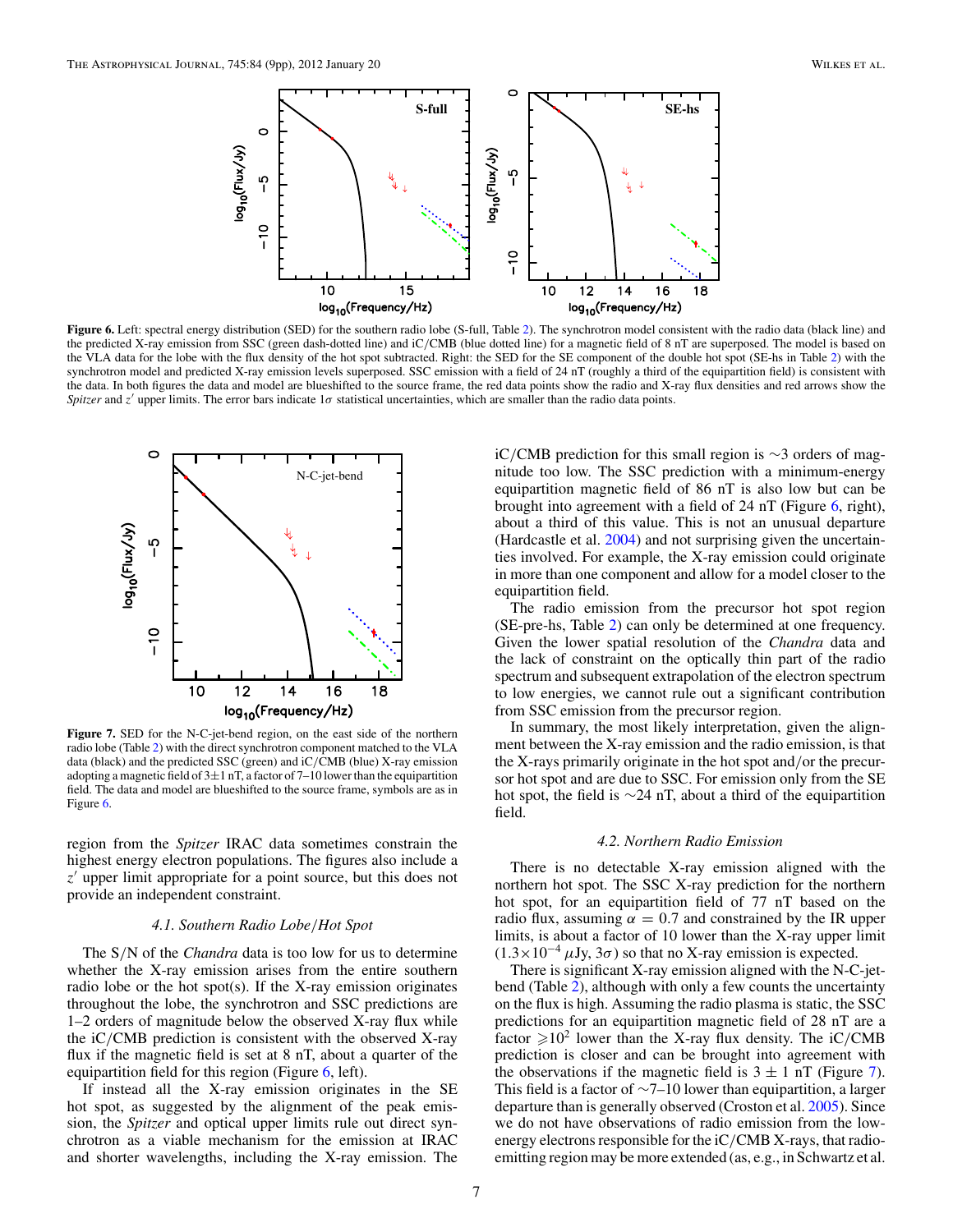[2006\)](#page-8-0), which would result in a field closer to the equipartition value. Our upcoming deeper *Chandra* observations (approved in Cycle 13) will provide improved constraints on these models.

# 5. DIFFUSE, EXTENDED X-RAY EMISSION UNASSOCIATED WITH RADIO STRUCTURES

There is evidence for a cluster surrounding 3C 270.1 in optical and infrared data (Haas et al. [2009\)](#page-8-0). An obvious question, therefore, is whether the diffuse X-rays which are not associated with the radio structures could be thermal emission from X-ray gas in the cluster. For the X-rays to be cluster emission, we would expect a smooth and relatively isotropic distribution. The cluster center is not well constrained. It was estimated to lie  $\sim$ 20" east of 3C 270.1 by Haas et al. [\(2009\)](#page-8-0). The current data set has insufficient observed counts (22.8  $\pm$  5.6, 0.3–8 keV) to constrain the spatial distribution of the diffuse emission. However, the existence of an excess of counts around 3C 270.1 and the lack of a similar excess to the east suggest that the quasar may lie close to the center of the cluster.

The extended emission has too few counts to constrain the spectral parameters. The hardness ratio HR =  $-0.09 \pm 0.22$ indicates a temperature of ∼4 keV in an APEC model but remains within 2*σ* of a power-law spectrum with  $\Gamma \sim 1.7$ , so we cannot rule out non-thermal emission. An APEC model was fitted, assuming abundance  $Z = 0.5Z_{\odot}$  and temperature 4 keV at the redshift of the source. With a grouping of  $5$  counts bin<sup>-1</sup> to distribute them throughout the band, the spectrum looks reasonable, but the S*/*N is too low to provide meaningful constraints. The fitted normalization yields a broadband flux, F(0.3–8 keV) =  $(1.1 \pm 0.5) \times 10^{-14}$  erg cm<sup>-2</sup> s<sup>-1</sup>, including a correction for the excluded sky area assuming isotropic emission. This translates to a broadband X-ray luminosity  $\sim$ 2 × 10<sup>44</sup> erg s<sup>-1</sup> for our assumed cosmology, consistent with the luminosity of a 4 keV cluster based on the low-redshift luminosity–temperature  $(L-T, \langle R_{500} \rangle)$  relation of Pratt et al. [\(2009\)](#page-8-0). The few high-redshift  $(z > 1.4)$  clusters with X-ray measurements tend to be faint for their temperature based on a self-similar model for their evolution in comparison with similarly selected lower-redshift clusters (Andreon et al. [2011;](#page-8-0) Hilton et al. [2010\)](#page-8-0). Our uncertainties are too large to test this for 3C 270.1. Early cluster formation, consistent with a cluster around 3C 270.1, would be challenging for cluster formation models, which suggest that massive dark matter halos form primarily at  $z \leq 1.2$  (Croton et al. [2007\)](#page-8-0).

The data are too limited to constrain the X-ray spatial distribution, temperature, or abundances of the diffuse component. Our analysis is based on ∼60 kpc close to or at the center of the cluster, where the physical conditions and the relation to the full  $R_{500}$  luminosity and temperature depend on the presence*/*absence of a cooling core (Pratt et al. [2009\)](#page-8-0) and can be disturbed by heat input by the quasar. Deeper *Chandra* Xray observations are required to confirm the extended nature and constrain the spatial distribution, spectral properties, and luminosity of the diffuse X-ray emission.

Qualitatively, the observations of extended X-ray emission are consistent with the asymmetric depolarization of the radio source observed by Garrington et al. [\(1991;](#page-8-0) see Section [3.1\)](#page-1-0). For a more quantitative comparison we can consider the simple analysis of Garrington  $&$  Conway [\(1991\)](#page-8-0), which assumes that the density profile of the cluster can be modeled as a *β* model and that the energy density in the magnetic field of the depolarizing medium scales as the energy density in thermal particles. The observed ratio of the dispersions in the Faraday depth in the

two lobes,  $r_{\Delta}$  in the notation of Garrington & Conway, is ∼2. Since we detect an excess of counts close to the quasar, the core radius *a* of any *β* model that represents the observed X-ray emission must be comparable to or less than the size of our extraction region, with an outer radius of 7<sup>" or</sup>  $5(64 \text{ kpc})$ . From the radio data, the projected linear size of each lobe is  $6'' \left( \sim 50 \text{ kpc} \right)$ . The combination of these values and the observed  $r_{\Delta} = 2$ suggest that the gas distribution is rather flat ( $\beta \leq 0.35$ ) and that the lobes are not aligned close to the line of sight. However, the current quality of X-ray data on the gas near 3C 270.1 is too low to provide useful constraints. Our upcoming deeper *Chandra* observations of this source, or *Chandra* observations of a larger sample of objects with observed depolarization, will give us a probe of the run of gas density and magnetic field strength with radius in high-*z* clusters which will be difficult to obtain in any other way.

#### 6. CONCLUSIONS

*Chandra* X-ray observations of the bright, high-redshift  $(z = 1.532)$  quasar 3C 270.1 show strong, unabsorbed powerlaw emission with a slope  $\Gamma = 1.66 \pm 0.08$ , consistent with expectations for radio-loud quasars.

Extended X-ray emission associated with the southern radio lobe of 3C 270.1 most likely originates in one*/*both components of the double hot spot within that lobe. *Spitzer* upper limits for the hot spot are inconsistent with synchrotron emission from a single power-law population of electrons as the emission mechanism. The X-ray emission is consistent with SSC for a magnetic field of 24 nT, about a third of the equipartition field for that region.

No X-ray emission is detected from the northern radio hot spot as expected from our models based on the observed SED. Faint emission is present just south of the lobe but seems unlikely to be associated given the lack of alignment.

Weak but significant X-ray emission associated with the southeastern extension of the northern radio-lobe, coincident with a bend in the radio counter-jet ("N-C-jet-bend"), can be explained by iC/CMB emission with a field of  $3 \pm 1$  nT, a factor of 7–10 lower than the equipartition field. This is a larger departure than is typical suggesting that, for example, the emitting region may be larger than our estimate.

Extended X-ray emission unassociated with the observed radio structures may be thermal emission from gas within the cluster believed to be surrounding the quasar or iC emission associated with radio emission below the present detection limit. There are too few counts to constrain its spatial distribution or spectrum, but assuming a temperature of 4 keV yields a luminosity  $\sim$  2 × 10<sup>44</sup> erg s<sup>-1</sup>, consistent with the low-redshift *L*–*T* relation and suggestive of a fully formed cluster at redshift 1.532.

Upcoming deeper *Chandra* and radio (Expanded Very Large Array) observations will allow us to confirm the location and origin of the radio-associated X-ray emission for both northern and southern radio emission structures, to study the spatial distribution of the diffuse X-ray emission and its relation to any fainter, diffuse radio emission or to the optical*/*IR cluster, and to constrain its spectral form.

Support for this work was provided by the National Aeronautics and Space Administration through *Chandra* Award Number G08-9106X issued by the *Chandra* X-ray Center, which is operated by the Smithsonian Astrophysical Observatory for and on behalf of the National Aeronautics Space Administration